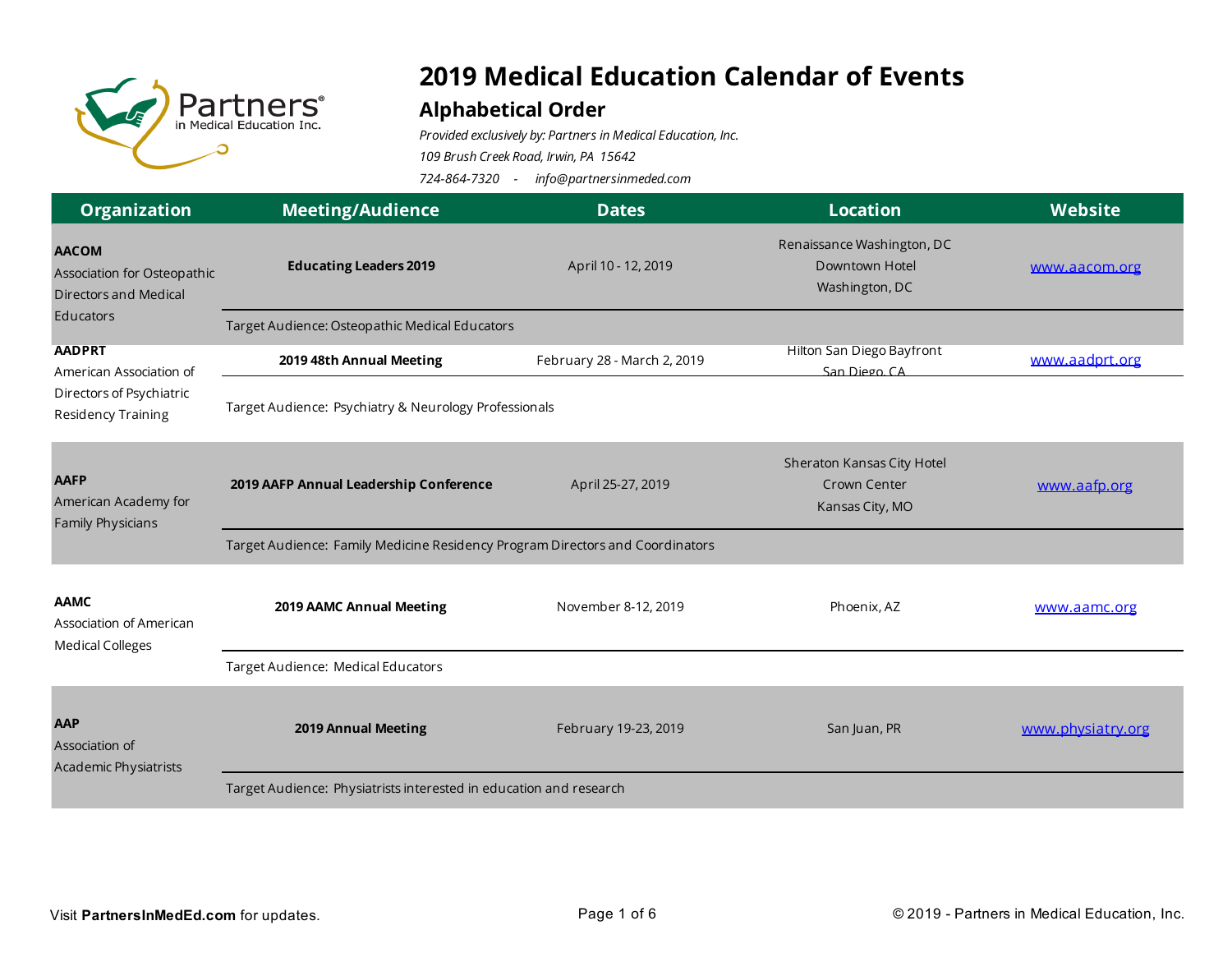| <b>Organization</b>                                                                      | <b>Meeting/Audience</b>                                                                       | <b>Dates</b>           | <b>Location</b>                                                                 |             | <b>Website</b>      |
|------------------------------------------------------------------------------------------|-----------------------------------------------------------------------------------------------|------------------------|---------------------------------------------------------------------------------|-------------|---------------------|
| <b>ACCME</b><br>Accreditation Council for<br>Continuing Medical<br>Education             | 2019 ACCME Meeting                                                                            | April 30 - May 2, 2019 | <b>Hyatt Regency</b>                                                            | Chicago, IL | www.accme.org       |
|                                                                                          | Target Audience: Anyone in the CME community wanting to learn more about ACCME accreditation  |                        |                                                                                 |             |                     |
| <b>ACEHP</b><br>Alliance for Continuing<br><b>Education in the Health</b><br>Professions | <b>Alliance 2019 Annual Conference</b>                                                        | January 23-26, 2019    | Gaylord National Resort and<br>Convention Center, National Harbor,<br><b>MD</b> |             | www.acehp.org       |
|                                                                                          | Target Audience: Meeting planners, program coordinators, administrators and assistants in CME |                        |                                                                                 |             |                     |
| <b>ACEP</b><br>American College of<br><b>Emergency Physicians</b>                        | 2019 Scientific Assembly                                                                      | October 27-30, 2019    | Colorado Convention Center<br>Denver, CO                                        |             | www.acep.org        |
|                                                                                          | Target Audience: Emergency Medicine Professionals                                             |                        |                                                                                 |             |                     |
| <b>ACGME</b><br>Accreditation Council for<br><b>Graduate Medical</b><br>Education        | 2019 ACGME Annual<br><b>Educational Conference</b>                                            | March 7 - 10, 2019     | Rosen Shingle Creek Resort<br>Orlando, FL                                       |             | www.acgme.org       |
|                                                                                          | Target Audience: Program Directors, DIOs, GME Directors, Administrative and Coordinator Staff |                        |                                                                                 |             |                     |
| <b>ACOFP</b><br>American College of<br>Osteopathic Family<br>Physicans                   | <b>ACOFP 56th Annual Convention &amp;</b><br><b>Scientific Seminars</b>                       | March 21 - 24, 2019    | Las Vegas, NV                                                                   |             | www.osteopathic.org |
|                                                                                          | Target Audience: Osteopathic family medicine physicians                                       |                        |                                                                                 |             |                     |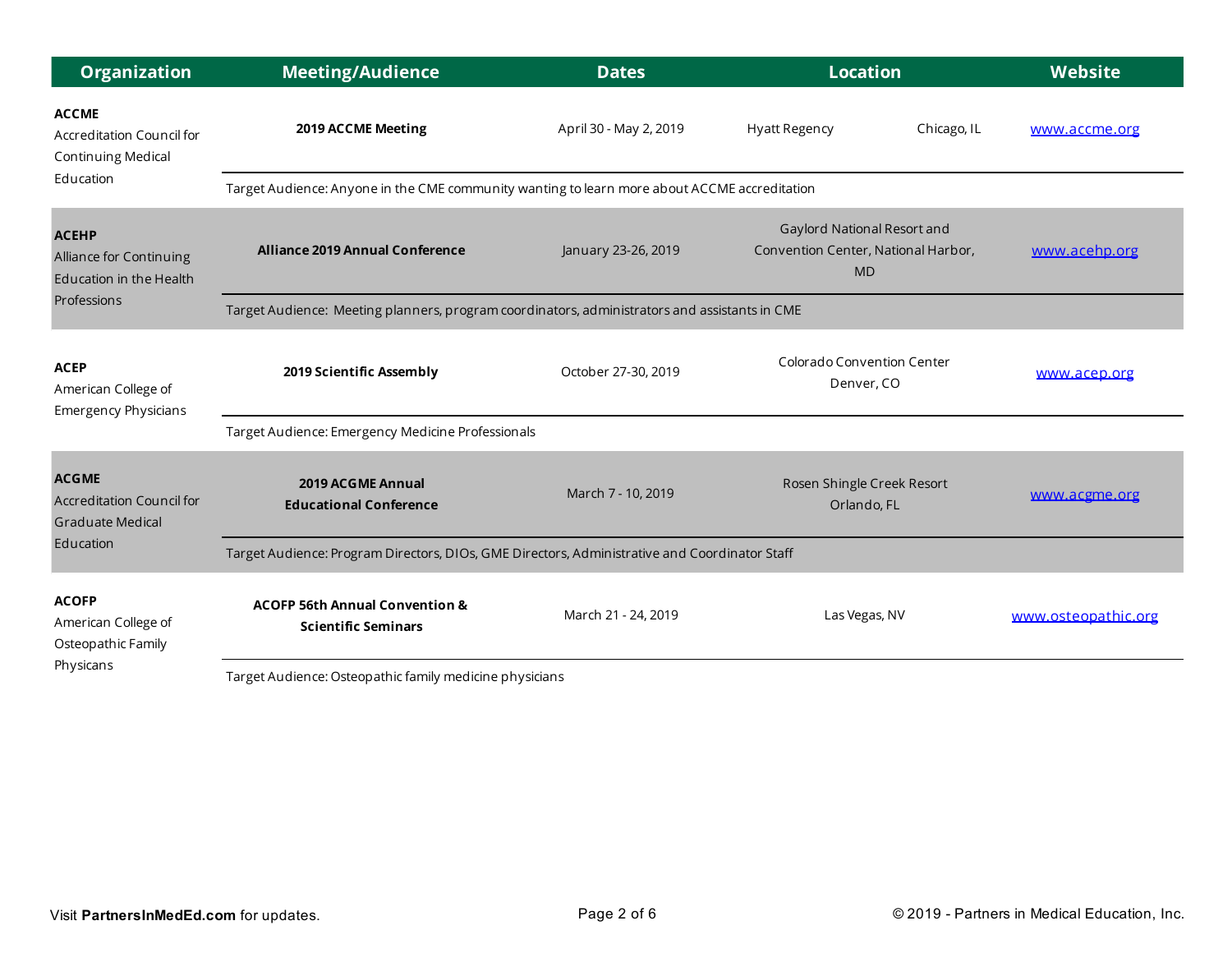| <b>Organization</b>                                                        | <b>Meeting/Audience</b>                                                                                                                            | <b>Dates</b>      | <b>Location</b>                                    | Website          |  |  |
|----------------------------------------------------------------------------|----------------------------------------------------------------------------------------------------------------------------------------------------|-------------------|----------------------------------------------------|------------------|--|--|
| <b>AHA</b><br>American Hospital<br>Association                             | 2019 AHA Leadership Summit                                                                                                                         | July 25-27, 2019  | Manchester Grand Hyatt San Diego, CA               | www.aha.org      |  |  |
|                                                                            | Target Audience: CEOs, Administrators and System Executives, Board Members, Nursing Executives, Practitioners, Public Health and Community Leaders |                   |                                                    |                  |  |  |
| <b>AHME</b><br>Association for Hospital<br>Medical Education               | 2019 AHME Institute                                                                                                                                | May 15 - 17, 2019 | Hyatt Regency Savannah<br>Savannah,<br>GA          | www.ahme.org     |  |  |
|                                                                            | Target Audience: DIOs, CAOs, Directors, Coordinators, and Administrators of Undergraduate, Graduate, and Continuing Medical Education              |                   |                                                    |                  |  |  |
| <b>AIAMC</b><br>Alliance of Independent<br><b>Academic Medical Centers</b> | 2019 Annual Meeting                                                                                                                                | March 28-30, 2019 | Loews Ventana Canyon Resort Tucson,<br><b>AZ</b>   | www.aiamc.org    |  |  |
|                                                                            | Target Audience: VPMAs, DMEs, ADMEs, CMOs                                                                                                          |                   |                                                    |                  |  |  |
| <b>AIM</b><br>Administrators of<br>Internal Medicine                       | Academic<br><b>Internal Medicine Week 2019</b>                                                                                                     | April 14-17, 2019 | Philadelphia Convention Center<br>Philadelphia, PA | www.im.org       |  |  |
|                                                                            | Target Audience: Administrative Staff in Internal Medicine                                                                                         |                   |                                                    |                  |  |  |
| <b>AMA</b><br>American Medical<br>Association                              | <b>AMA Annual Meeting</b>                                                                                                                          | June 8 - 12, 2019 | <b>Hyatt Regency</b><br>Chicago, IL                | www.ama-assn.org |  |  |
|                                                                            | Target Audience: CME providers, pharmaceutical and device industry, regulating and accrediting organizations                                       |                   |                                                    |                  |  |  |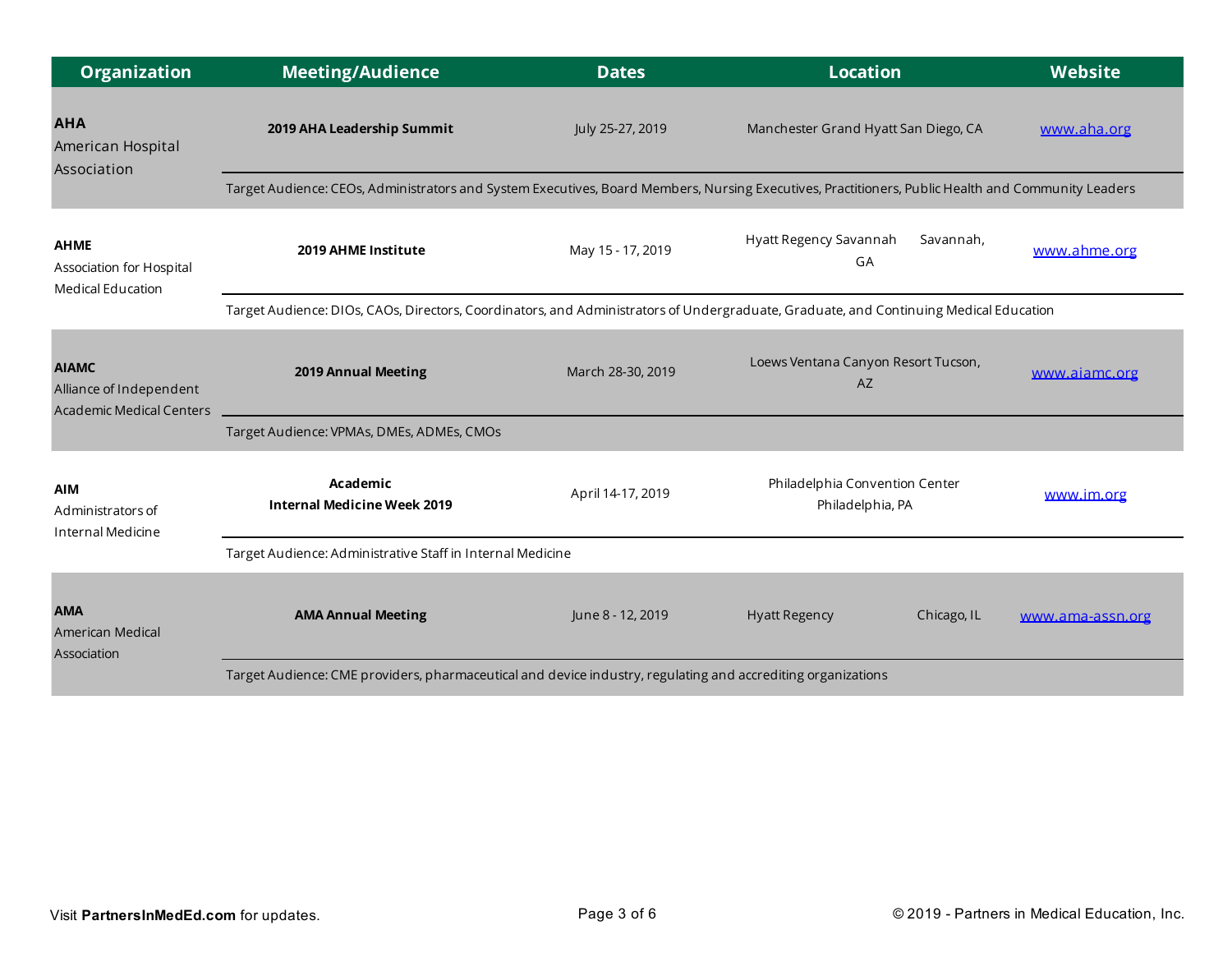| <b>Organization</b>                                                          | <b>Meeting/Audience</b>                                                  | <b>Dates</b>                | <b>Location</b>                                    | Website             |  |
|------------------------------------------------------------------------------|--------------------------------------------------------------------------|-----------------------------|----------------------------------------------------|---------------------|--|
| <b>AOA</b><br>American Osteopathic<br>Association                            | <b>OMED 2019</b>                                                         | October 25-28, 2019         | Baltimore, MD                                      | www.osteopathic.org |  |
|                                                                              | Target Audience: Osteopathic physicians                                  |                             |                                                    |                     |  |
| <b>APDIM</b><br>Association for Program<br>Directors in Internal<br>Medicine | 2019 APDIM Fall Meeting                                                  | October 10-13, 2019         | Sheraton Denver Downtown<br>Denver, CO             | www.im.org          |  |
|                                                                              | Target Audience: Program Directors, Internal Medicine                    |                             |                                                    |                     |  |
| <b>APDS</b><br>Association of<br>Program Directors in                        | 2019 Surgical Education Week                                             | April 23 - 25, 2019         | Chicago, IL                                        | www.apds.org        |  |
| Surgery                                                                      | Target Audience: Surgeons                                                |                             |                                                    |                     |  |
| <b>APGO</b><br>Association of Professors of<br>Gynecology and Obstetrics _   | 2019 CREOG and APGO<br><b>Annual Meeting</b>                             | February 27 - March 2, 2019 | Hyatt Regency New Orleans, LA                      | www.apgo.org        |  |
|                                                                              | Target Audience: Residency Program Directors and Coordinators for OB/GYN |                             |                                                    |                     |  |
| <b>APM</b><br>Association of Professors of<br>Medicine                       | 2019 APM Winter Meeting                                                  | April 14-16, 2019           | Marriott Philadelphia Downtown<br>Philadelphia, PA | www.im.org          |  |

Target Audience: Internal Medicine Chairs and Appointed Leaders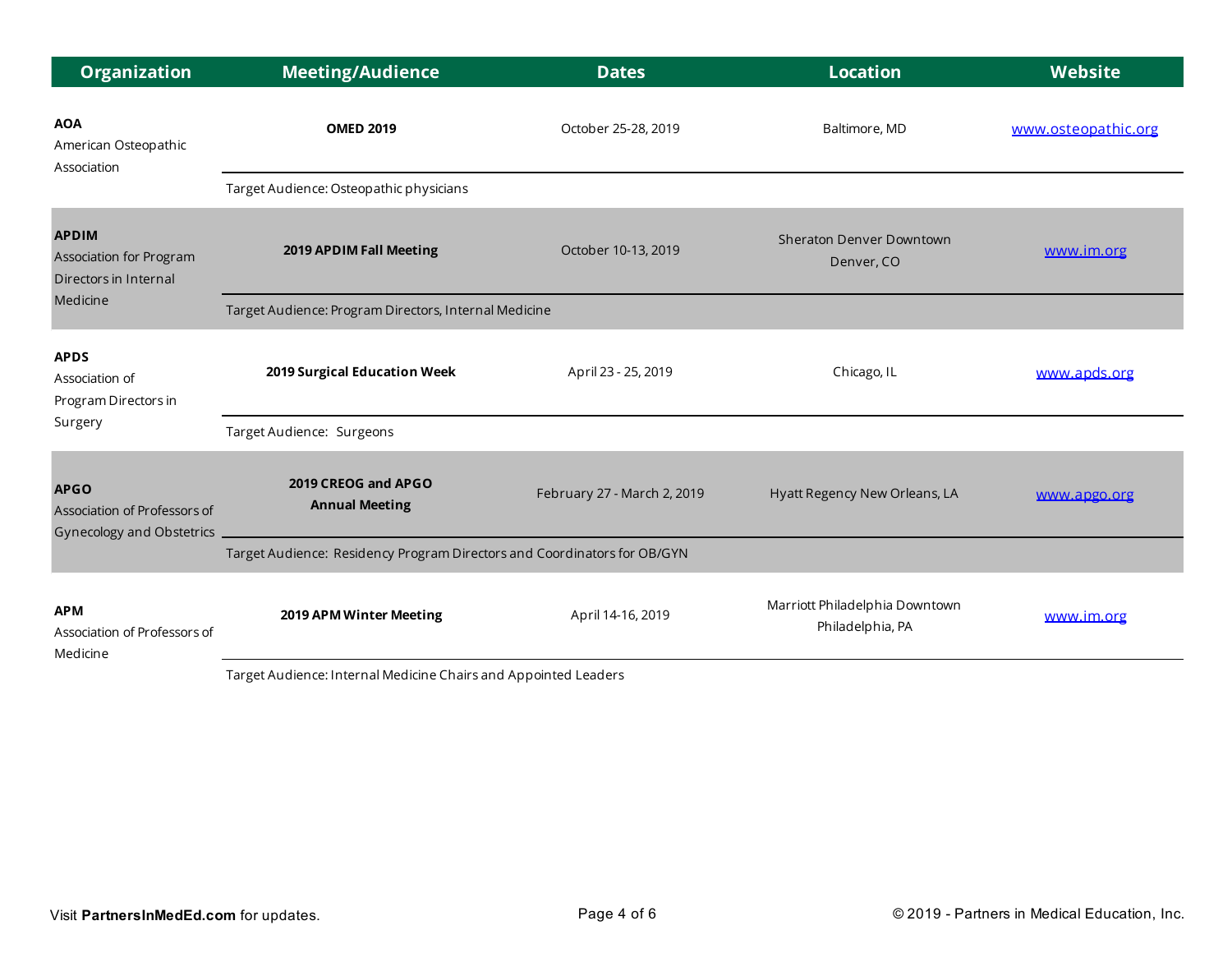| <b>Organization</b>                                                   | <b>Meeting/Audience</b>                                                                                                               | <b>Dates</b>       | <b>Location</b>                                          | <b>Website</b>      |  |  |
|-----------------------------------------------------------------------|---------------------------------------------------------------------------------------------------------------------------------------|--------------------|----------------------------------------------------------|---------------------|--|--|
| <b>APPD</b><br><b>Association of Pediatric</b><br>Program Directors   | 2019 Annaul Spring Meeting                                                                                                            | March 26-29, 2019  | <b>New Orleans Marriott</b><br><b>New</b><br>Orleans, LA | www.appd.org        |  |  |
|                                                                       | Target Audience: Residency & Fellowship PDs, AssociatePDs, PCs, and Chief Residents; Clerkship Directors, Med-Peds Directors & Admins |                    |                                                          |                     |  |  |
| <b>ARCOS</b><br>Association of Residency<br>Coordinators in           | 2019 ARCOS Conference                                                                                                                 | March 24-27, 2019  | Palm Beach Gardens, FL                                   | www.arcosonline.org |  |  |
| Orthopaedic Surgery                                                   | Target Audience: Residency Coordinators for Orthopaedic Surgery Programs                                                              |                    |                                                          |                     |  |  |
| <b>ASIP</b><br>American Society for<br><b>Investigative Pathology</b> | 2019 Annual Meeting                                                                                                                   | April 6-9, 2019    | Orlando, FL                                              | www.asip.org        |  |  |
|                                                                       | Target Audience: Directors of Pathology Graduate Training Programs                                                                    |                    |                                                          |                     |  |  |
| <b>AUPO</b><br>Association of University<br>Professors of             | 2019 Annual Meeting                                                                                                                   | June 23-26, 2019   | Fort Lauderdale, FL                                      | www.aupo.org        |  |  |
| Ophthalmology                                                         | Target Audience: Professors & Physicians of Ophthalmology                                                                             |                    |                                                          |                     |  |  |
| <b>AUR</b><br>Association of University<br>Radiologists               | 2019 AUR 67th Annual Meeting                                                                                                          | April 9 - 12, 2019 | <b>Hilton Baltimore</b><br>Baltimore,<br><b>MD</b>       | www.aur.org         |  |  |
|                                                                       | Target Audience: Program Directors, Radiology                                                                                         |                    |                                                          |                     |  |  |